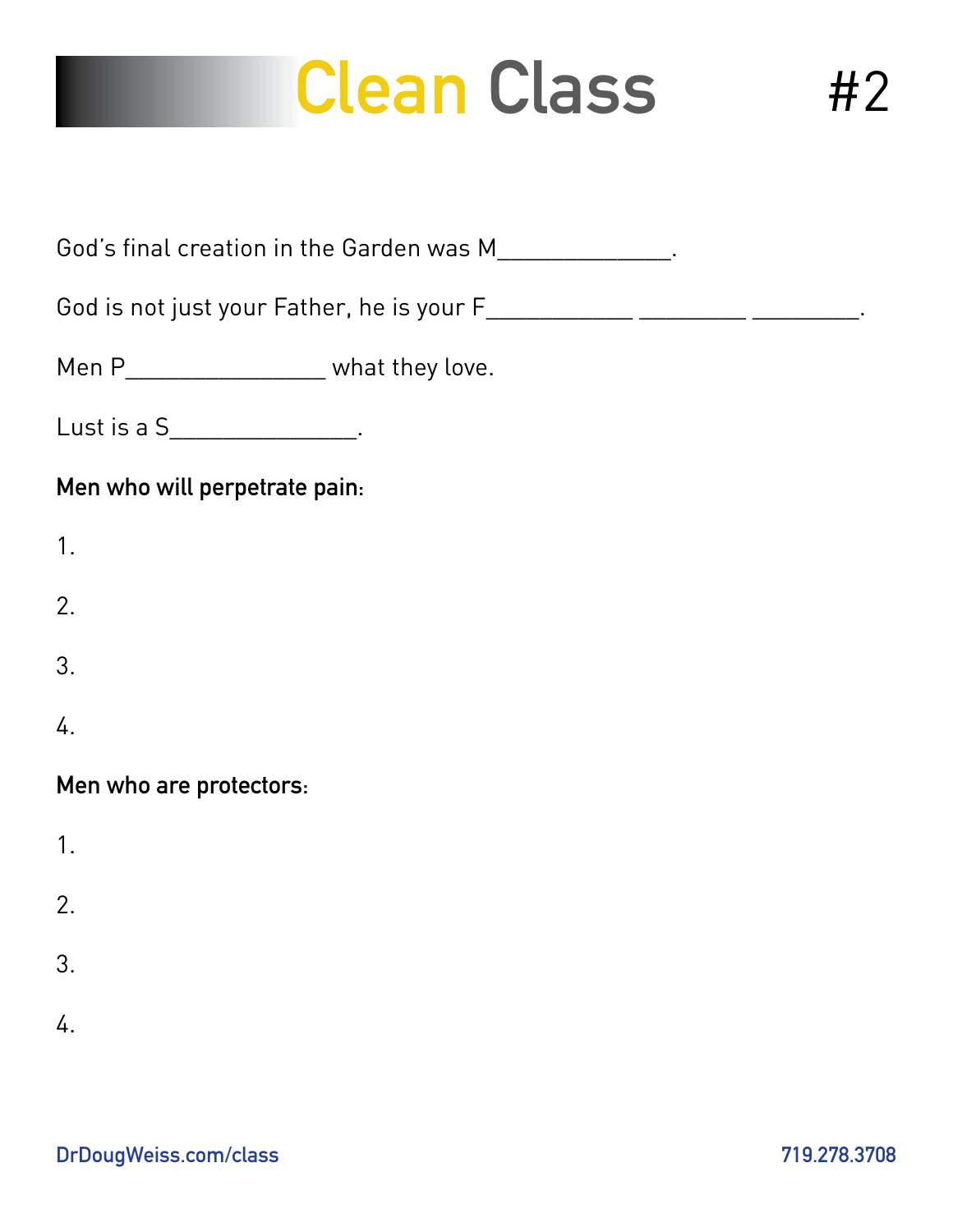# **Clean Class**

### Services Offered

**3 & 5 Day Intensives:** You come to Heart to Heart Counseling Center in Colorado Springs and receive counseling, groups, homework and take your recovery or marriage to the next level. Call for pricing and availability.

**Sexual Freedom Class:** This class is for those who feel they are struggling with a sex addiction. These 5 sessions give you what you need to start to get free and stay free from sexual addiction. Go to drdougweiss.com/class

**Phone groups:** A group of guys to be accountable to. These groups work through the Freedom material and meet through the week. Call for times and availability.

**Phone Counseling:** Dr. Weiss has trained many counselors across the country that do telephone counseling. Call our office to set up an appointment for you or you and your wife.

#### **Porn Blocker:** Go to **http://drdougweiss.com/pornblocker**

#### **Block movie downloads: http://bit.ly/ddwvidangel**

**Free App:** Daily marriage and sexual purity tips for men and spouses of men that struggle with sex addiction. On your app store download **DrDougsTips.**

**Free Newsletter:** Sign up at http://drougweiss.com

**Check out Healing Times Ministry:** Dr. Doug is trying to get this healing ministry on global Christian Television go to **HealingTimeMinistries.com** and help Dr. Weiss take this healing to the nations. All donations go 100% to airtime and production of the television show.

**Get Certified:** Dr. Weiss is the President of AASAT (American Association for Sex Addiction Therapy), certifying pastors, counselors, life coaches in sex addiction, partners of sex addicts and Intimacy Anorexia. For more information contact AASAT at 719- 330-2425.

## drdougweiss.com | 719.278.3708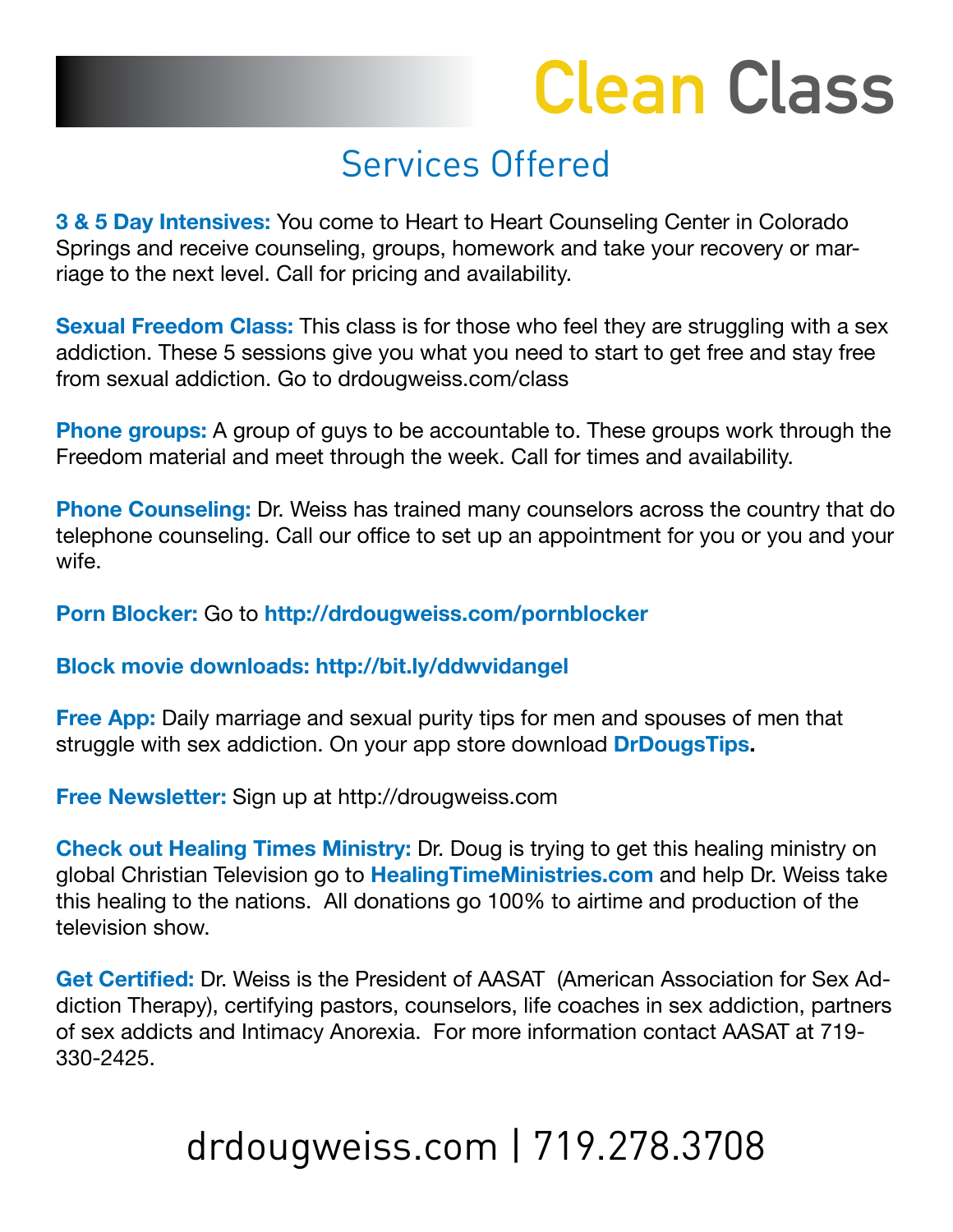#### eBooks and video downloads also available.

# **Clean Class**

### **FOR MEN**



**DVD Book Journal**



**Final Freedom 101 Freedom Exercises Steps to Freedom**



**DVD Book**







**DVD**



**Book CD**

### **FOR SPOUSES**



**Partners Partners Recovery Guide Beyond Love**





**DVD DVD**

## drdougweiss.com | 719.278.3708